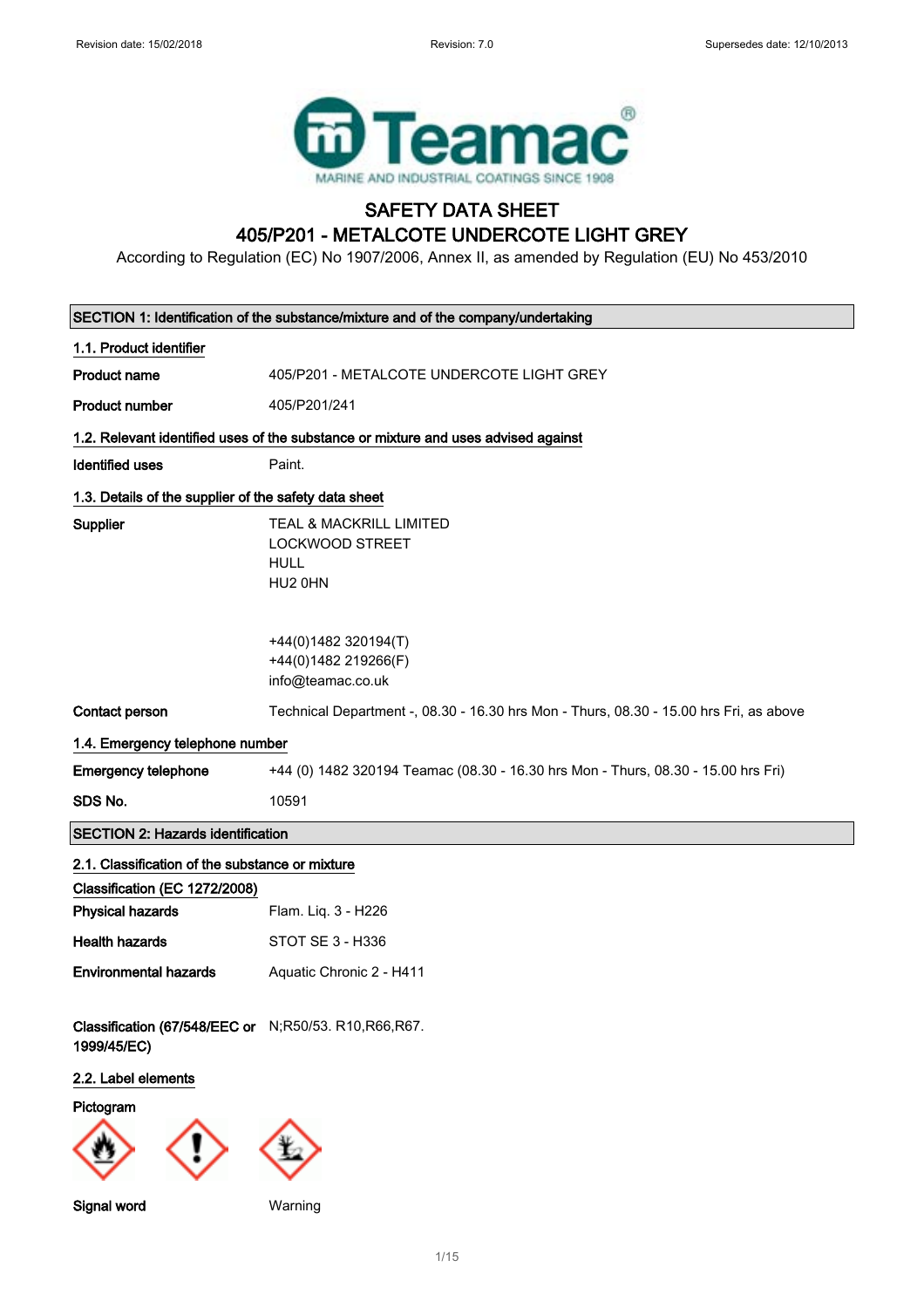| <b>Hazard statements</b>                  | H226 Flammable liquid and vapour.<br>H336 May cause drowsiness or dizziness.<br>H411 Toxic to aquatic life with long lasting effects.<br>EUH208 Contains 2-BUTANONE OXIME. May produce an allergic reaction.                                                                                                                                                                                                                                                                                                                                                                                                                                                                               |
|-------------------------------------------|--------------------------------------------------------------------------------------------------------------------------------------------------------------------------------------------------------------------------------------------------------------------------------------------------------------------------------------------------------------------------------------------------------------------------------------------------------------------------------------------------------------------------------------------------------------------------------------------------------------------------------------------------------------------------------------------|
| <b>Precautionary statements</b>           | P102 Keep out of reach of children.<br>P101 If medical advice is needed, have product container or label at hand.<br>P210 Keep away from heat, hot surfaces, sparks, open flames and other ignition sources. No<br>smoking.<br>P261 Avoid breathing vapour/ spray.<br>P271 Use only outdoors or in a well-ventilated area.<br>P273 Avoid release to the environment.<br>P280 Wear protective gloves/ protective clothing/ eye protection/ face protection.<br>P303+P361+P353 IF ON SKIN (or hair): Take off immediately all contaminated clothing.<br>Rinse skin with water or shower.<br>P501 Dispose of contents/ container in accordance with national regulations.                     |
| Contains                                  | HYDROCARBONS, C9-C11, <2% AROMATICS                                                                                                                                                                                                                                                                                                                                                                                                                                                                                                                                                                                                                                                        |
| Supplementary precautionary<br>statements | P240 Ground and bond container and receiving equipment.<br>P241 Use explosion-proof electrical equipment.<br>P242 Use non-sparking tools.<br>P243 Take action to prevent static discharges.<br>P260 Do not breathe vapour/ spray.<br>P264 Wash contaminated skin thoroughly after handling.<br>P270 Do not eat, drink or smoke when using this product.<br>P304+P340 IF INHALED: Remove person to fresh air and keep comfortable for breathing.<br>P312 Call a POISON CENTRE/doctor if you feel unwell.<br>P314 Get medical advice/ attention if you feel unwell.<br>P370+P378 In case of fire: Use foam, carbon dioxide, dry powder or water fog to extinguish.<br>P391 Collect spillage. |

### 2.3. Other hazards

This substance is not classified as PBT or vPvB according to current EU criteria.

## SECTION 3: Composition/information on ingredients

| 3.2. Mixtures                                                                   |                      |                                                                      |
|---------------------------------------------------------------------------------|----------------------|----------------------------------------------------------------------|
| HYDROCARBONS, C9-C11, <2% AROMATICS<br>$30 - 60\%$                              |                      |                                                                      |
| $CAS$ number: $-$                                                               | EC number: 919-857-5 | REACH registration number: 01-<br>2119463258-33-XXXX                 |
| Classification<br>Flam. Lig. 3 - H226<br>STOT SE 3 - H336<br>Asp. Tox. 1 - H304 |                      | Classification (67/548/EEC or 1999/45/EC)<br>Xn; R65. R10, R66, R67. |
| Calcium Carbonate<br>CAS number: 1317-65-3                                      | EC number: 215-279-6 | 10-30%                                                               |
| Classification<br>Not Classified                                                |                      | Classification (67/548/EEC or 1999/45/EC)                            |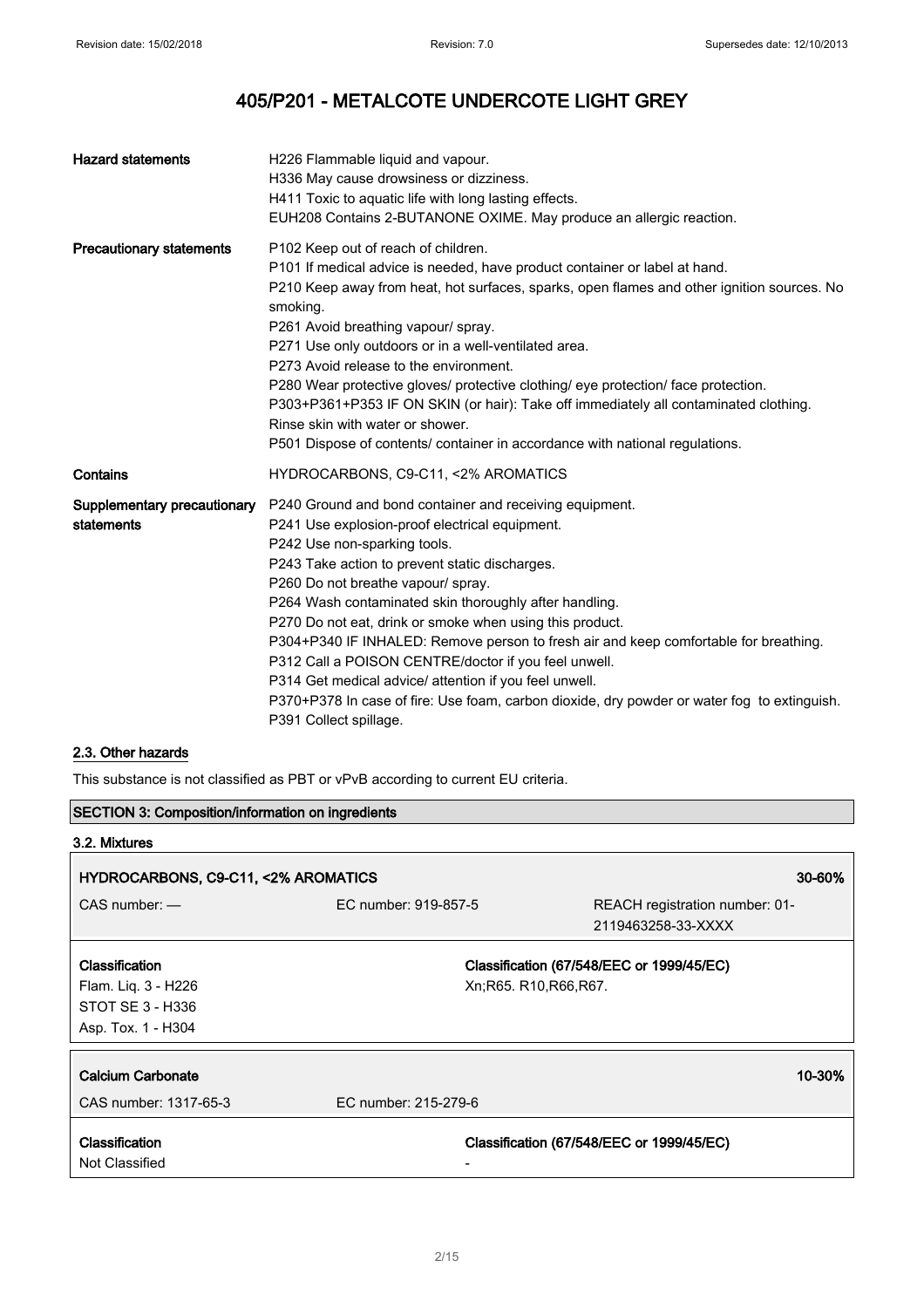| TRIZINC BIS(ORTHOPHOSPHATE)                                                                                                                           |                          |                                    |                                                      | 5-10% |
|-------------------------------------------------------------------------------------------------------------------------------------------------------|--------------------------|------------------------------------|------------------------------------------------------|-------|
| CAS number: 7779-90-0                                                                                                                                 | EC number: 231-944-3     |                                    | REACH registration number: 01-<br>2119485044-40-0000 |       |
| M factor (Acute) = $1$                                                                                                                                | M factor (Chronic) = $1$ |                                    |                                                      |       |
| Classification<br>Aquatic Acute 1 - H400<br>Aquatic Chronic 1 - H410                                                                                  |                          | N;R50/53                           | Classification (67/548/EEC or 1999/45/EC)            |       |
| <b>Zinc Oxide</b>                                                                                                                                     |                          |                                    |                                                      | 1%    |
| CAS number: 1314-13-2                                                                                                                                 | EC number: 215-222-5     |                                    | REACH registration number: 01-<br>2119463881-32      |       |
| M factor (Acute) = $1$                                                                                                                                | M factor (Chronic) = $1$ |                                    |                                                      |       |
| Classification<br>Aquatic Acute 1 - H400<br>Aquatic Chronic 1 - H410                                                                                  |                          | N;R50/53.                          | Classification (67/548/EEC or 1999/45/EC)            |       |
| <b>2-BUTANONE OXIME</b>                                                                                                                               |                          |                                    |                                                      | 1%    |
| CAS number: 96-29-7                                                                                                                                   | EC number: 202-496-6     |                                    | REACH registration number: 01-<br>2119539477-28      |       |
| Classification<br>Acute Tox. 4 - H312<br>Eye Dam. 1 - H318<br>Skin Sens. 1 - H317<br>Carc. 2 - H351                                                   |                          | Carc. Cat. 3;R40 Xn;R21 R43 Xi;R41 | Classification (67/548/EEC or 1999/45/EC)            |       |
| ZIRCONIUM SALT, 2-ETHYLHEXANOIC ACID                                                                                                                  |                          |                                    |                                                      | 1%    |
| CAS number: 22464-99-9                                                                                                                                | EC number: 245-018-1     |                                    | REACH registration number: 01-<br>2119979088-21-0002 |       |
| Classification<br>Repr. 2 - H361d                                                                                                                     |                          | Repr. Cat. 3;R63.                  | Classification (67/548/EEC or 1999/45/EC)            |       |
| PHTHALIC ANHYDRIDE                                                                                                                                    |                          |                                    |                                                      | 1%    |
| CAS number: 85-44-9                                                                                                                                   | EC number: 201-607-5     |                                    | REACH registration number: 01-<br>2119457017-41-0000 |       |
| Classification<br>Acute Tox. 4 - H302<br>Skin Irrit. 2 - H315<br>Eye Dam. 1 - H318<br>Resp. Sens. 1 - H334<br>Skin Sens. 1 - H317<br>STOT SE 3 - H335 |                          | Xn;R22 R42/43 Xi;R37/38,R41        | Classification (67/548/EEC or 1999/45/EC)            |       |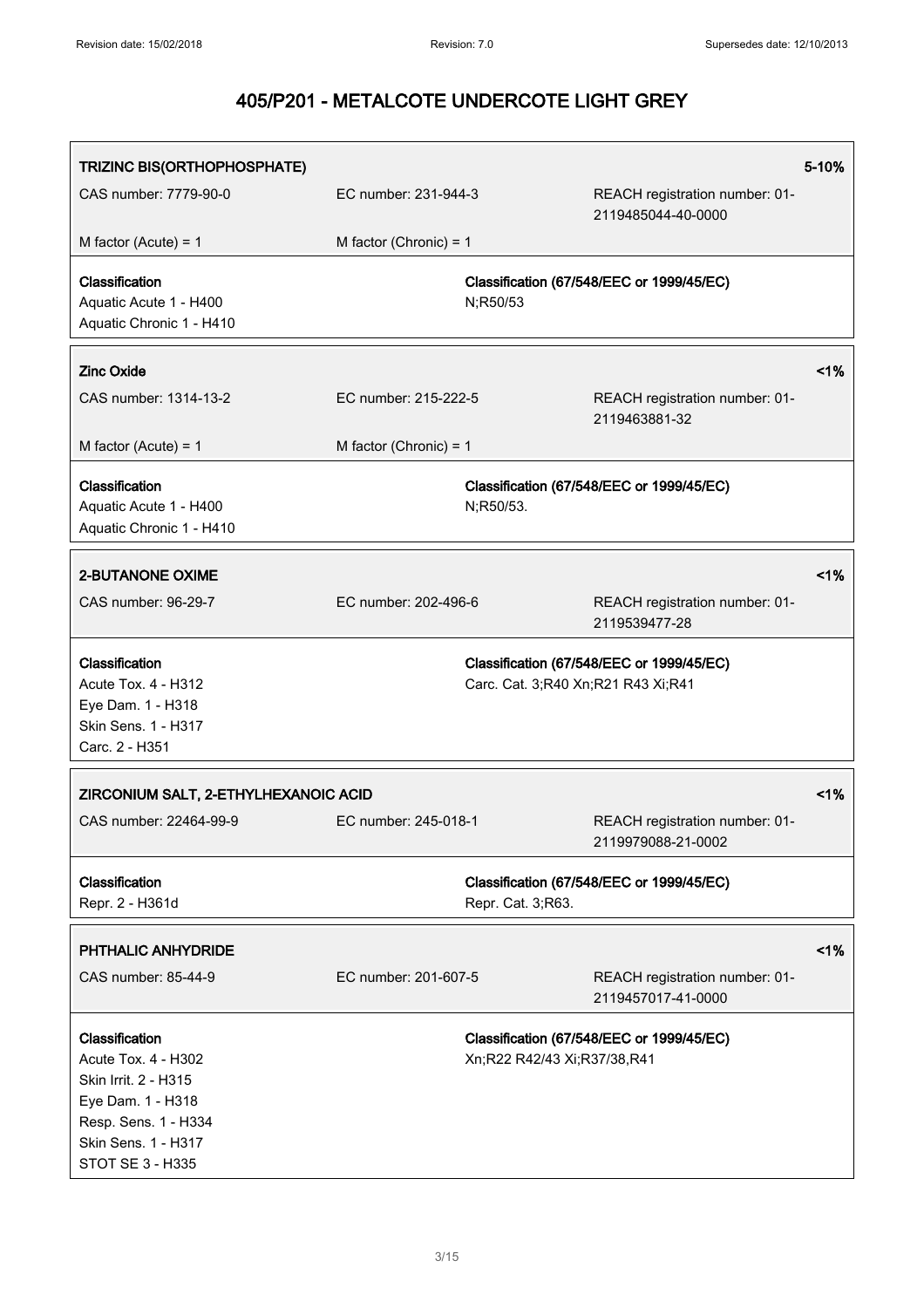| 2,6-Di-tert-butyl-p-cresol                                 |                                                                                    | 1%                                                                                                                                                                                                                                                                                     |
|------------------------------------------------------------|------------------------------------------------------------------------------------|----------------------------------------------------------------------------------------------------------------------------------------------------------------------------------------------------------------------------------------------------------------------------------------|
| CAS number: 128-37-0                                       | EC number: 204-881-4                                                               | REACH registration number: 01-                                                                                                                                                                                                                                                         |
| M factor (Acute) = $1$                                     |                                                                                    | 2119565113-46-xxxx                                                                                                                                                                                                                                                                     |
|                                                            |                                                                                    |                                                                                                                                                                                                                                                                                        |
| Classification                                             |                                                                                    | Classification (67/548/EEC or 1999/45/EC)                                                                                                                                                                                                                                              |
| Aquatic Acute 1 - H400<br>Aquatic Chronic 1 - H410         | N;R50/53.                                                                          |                                                                                                                                                                                                                                                                                        |
|                                                            |                                                                                    |                                                                                                                                                                                                                                                                                        |
|                                                            | The Full Text for all R-Phrases and Hazard Statements are Displayed in Section 16. |                                                                                                                                                                                                                                                                                        |
| <b>Composition comments</b>                                | The product contains organic solvents.                                             |                                                                                                                                                                                                                                                                                        |
| <b>SECTION 4: First aid measures</b>                       |                                                                                    |                                                                                                                                                                                                                                                                                        |
| 4.1. Description of first aid measures                     |                                                                                    |                                                                                                                                                                                                                                                                                        |
| <b>General information</b>                                 | breathing. Never give anything by mouth to an unconscious person.                  | Move affected person to fresh air and keep warm and at rest in a position comfortable for                                                                                                                                                                                              |
| Inhalation                                                 | ensure breathing can take place.                                                   | Remove affected person from source of contamination. Move affected person to fresh air and<br>keep warm and at rest in a position comfortable for breathing. Get medical attention if any<br>discomfort continues. Place unconscious person on their side in the recovery position and |
| Ingestion                                                  | air and keep warm and at rest in a position comfortable for breathing.             | DO NOT induce vomiting. Get medical attention immediately. Move affected person to fresh                                                                                                                                                                                               |
| <b>Skin contact</b>                                        | immediately and wash skin with soap and water.                                     | Remove affected person from source of contamination. Remove contaminated clothing                                                                                                                                                                                                      |
| Eye contact                                                | minutes and get medical attention.                                                 | Remove any contact lenses and open eyelids wide apart. Continue to rinse for at least 15                                                                                                                                                                                               |
|                                                            | 4.2. Most important symptoms and effects, both acute and delayed                   |                                                                                                                                                                                                                                                                                        |
| <b>General information</b>                                 | Get medical attention promptly if symptoms occur after washing.                    |                                                                                                                                                                                                                                                                                        |
|                                                            | 4.3. Indication of any immediate medical attention and special treatment needed    |                                                                                                                                                                                                                                                                                        |
| Notes for the doctor                                       | No specific recommendations.                                                       |                                                                                                                                                                                                                                                                                        |
| <b>SECTION 5: Firefighting measures</b>                    |                                                                                    |                                                                                                                                                                                                                                                                                        |
| 5.1. Extinguishing media                                   |                                                                                    |                                                                                                                                                                                                                                                                                        |
| Suitable extinguishing media                               | extinguisher, as this will spread the fire.                                        | Extinguish with foam, carbon dioxide, dry powder or water fog. Do not use water jet as an                                                                                                                                                                                              |
| 5.2. Special hazards arising from the substance or mixture |                                                                                    |                                                                                                                                                                                                                                                                                        |
| Specific hazards                                           |                                                                                    | Toxic gases or vapours. FLAMMABLE. Solvent vapours may form explosive mixtures with air.                                                                                                                                                                                               |
| 5.3. Advice for firefighters                               |                                                                                    |                                                                                                                                                                                                                                                                                        |
| Protective actions during<br>firefighting                  | watercourses.                                                                      | Risk of re-ignition after fire has been extinguished. Cool containers exposed to flames with<br>water until well after the fire is out. Avoid the spillage or runoff entering drains, sewers or                                                                                        |
| Special protective equipment<br>for firefighters           | clothing.                                                                          | Wear positive-pressure self-contained breathing apparatus (SCBA) and appropriate protective                                                                                                                                                                                            |
| <b>SECTION 6: Accidental release measures</b>              |                                                                                    |                                                                                                                                                                                                                                                                                        |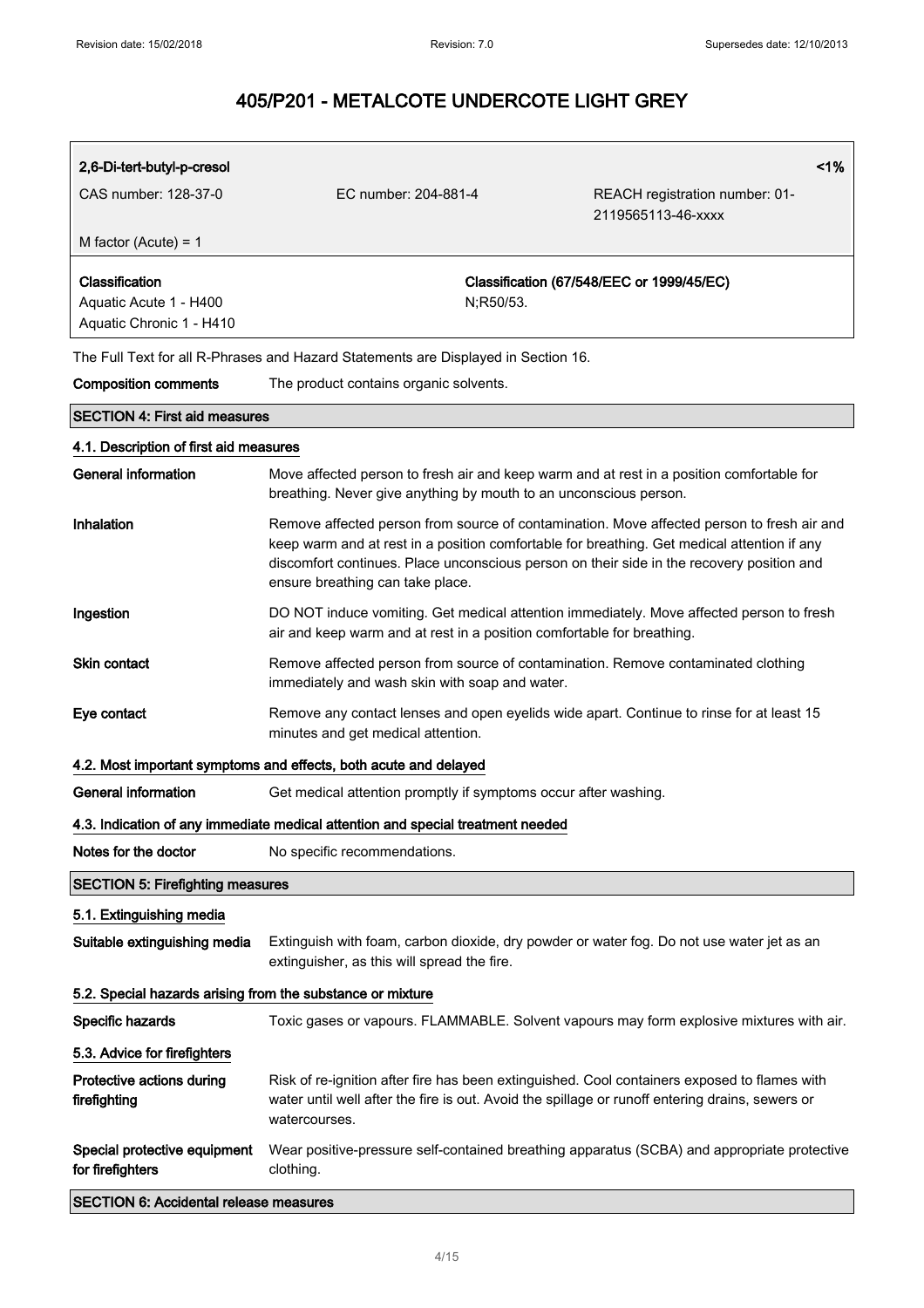## 6.1. Personal precautions, protective equipment and emergency procedures

| <b>Personal precautions</b>                               | Avoid inhalation of vapours and contact with skin and eyes. Provide adequate ventilation. No<br>smoking, sparks, flames or other sources of ignition near spillage. Ensure suitable respiratory<br>protection is worn during removal of spillages in confined areas.                                                                                                                                                                                                                                                                                                                                                                                                                                                                                                                                                                                                                                                       |
|-----------------------------------------------------------|----------------------------------------------------------------------------------------------------------------------------------------------------------------------------------------------------------------------------------------------------------------------------------------------------------------------------------------------------------------------------------------------------------------------------------------------------------------------------------------------------------------------------------------------------------------------------------------------------------------------------------------------------------------------------------------------------------------------------------------------------------------------------------------------------------------------------------------------------------------------------------------------------------------------------|
| 6.2. Environmental precautions                            |                                                                                                                                                                                                                                                                                                                                                                                                                                                                                                                                                                                                                                                                                                                                                                                                                                                                                                                            |
| <b>Environmental precautions</b>                          | Do not discharge into drains or watercourses or onto the ground. Contain spillage with sand,<br>earth or other suitable non-combustible material. Spillages or uncontrolled discharges into<br>watercourses must be reported immediately to the Environmental Agency or other appropriate<br>regulatory body.                                                                                                                                                                                                                                                                                                                                                                                                                                                                                                                                                                                                              |
| 6.3. Methods and material for containment and cleaning up |                                                                                                                                                                                                                                                                                                                                                                                                                                                                                                                                                                                                                                                                                                                                                                                                                                                                                                                            |
| Methods for cleaning up                                   | Eliminate all sources of ignition. No smoking, sparks, flames or other sources of ignition near<br>spillage. Provide adequate ventilation. Avoid the spillage or runoff entering drains, sewers or<br>watercourses. Absorb in vermiculite, dry sand or earth and place into containers. Collect and<br>place in suitable waste disposal containers and seal securely. For waste disposal, see Section<br>13.                                                                                                                                                                                                                                                                                                                                                                                                                                                                                                               |
| 6.4. Reference to other sections                          |                                                                                                                                                                                                                                                                                                                                                                                                                                                                                                                                                                                                                                                                                                                                                                                                                                                                                                                            |
| Reference to other sections                               | For personal protection, see Section 8.                                                                                                                                                                                                                                                                                                                                                                                                                                                                                                                                                                                                                                                                                                                                                                                                                                                                                    |
| <b>SECTION 7: Handling and storage</b>                    |                                                                                                                                                                                                                                                                                                                                                                                                                                                                                                                                                                                                                                                                                                                                                                                                                                                                                                                            |
| 7.1. Precautions for safe handling                        |                                                                                                                                                                                                                                                                                                                                                                                                                                                                                                                                                                                                                                                                                                                                                                                                                                                                                                                            |
| <b>Usage precautions</b>                                  | Observe any occupational exposure limits for the product or ingredients. Avoid inhalation of<br>vapours and spray/mists. Keep away from heat, sparks and open flame. Avoid spilling. Avoid<br>contact with skin and eyes. Provide adequate ventilation. Avoid inhalation of vapours. Use<br>approved respirator if air contamination is above an acceptable level. Do not eat, drink or<br>smoke when using the product. The Manual Handling Operations Regulations may apply to<br>the handling of containers of this product. To assist employers, the following method of<br>calculating the weight for any pack size is given. Take the pack size volume in litres and<br>multiply this figure by the specific gravity value given in section 9. This will give the net weight<br>of the coating in kilograms. Allowance will then have to be made for the immediate packaging<br>to give an approximate gross weight. |
|                                                           | 7.2. Conditions for safe storage, including any incompatibilities                                                                                                                                                                                                                                                                                                                                                                                                                                                                                                                                                                                                                                                                                                                                                                                                                                                          |
| <b>Storage precautions</b>                                | Store in closed original container at temperatures between 5°C and 25°C. Keep away from<br>heat, sparks and open flame. Keep container tightly closed. Keep containers upright. Store<br>away from the following materials: Oxidising materials. Alkalis. Acids.                                                                                                                                                                                                                                                                                                                                                                                                                                                                                                                                                                                                                                                           |
| Storage class                                             | Flammable liquid storage. The storage and use of this product is subject to the Dangerous<br>Substances and Explosive Atmospheres Regulations (DSEAR). The requirements are given<br>in the HSE Approved Code of Practice and Guidance, Storage of Dangerous Substances:<br>DSEAR. Up to 250 litres of liquids with a flashpoint above 32C but below 55C may be kept in<br>a workroom provided they are kept in closed containers in a marked, fire-resisting cupboard or<br>bin. Larger quantities must be kept in a separate, marked storeroom conforming to the<br>structural requirements contained in the HSE guidance note Storage of Flammable Liquids in<br>Containers.                                                                                                                                                                                                                                            |
| 7.3. Specific end use(s)                                  |                                                                                                                                                                                                                                                                                                                                                                                                                                                                                                                                                                                                                                                                                                                                                                                                                                                                                                                            |
| Specific end use(s)                                       | The identified uses for this product are detailed in Section 1.2.                                                                                                                                                                                                                                                                                                                                                                                                                                                                                                                                                                                                                                                                                                                                                                                                                                                          |
| Usage description                                         | Collect and place in suitable waste disposal containers and seal securely. Label the<br>containers containing waste and contaminated materials and remove from the area as soon<br>as possible.                                                                                                                                                                                                                                                                                                                                                                                                                                                                                                                                                                                                                                                                                                                            |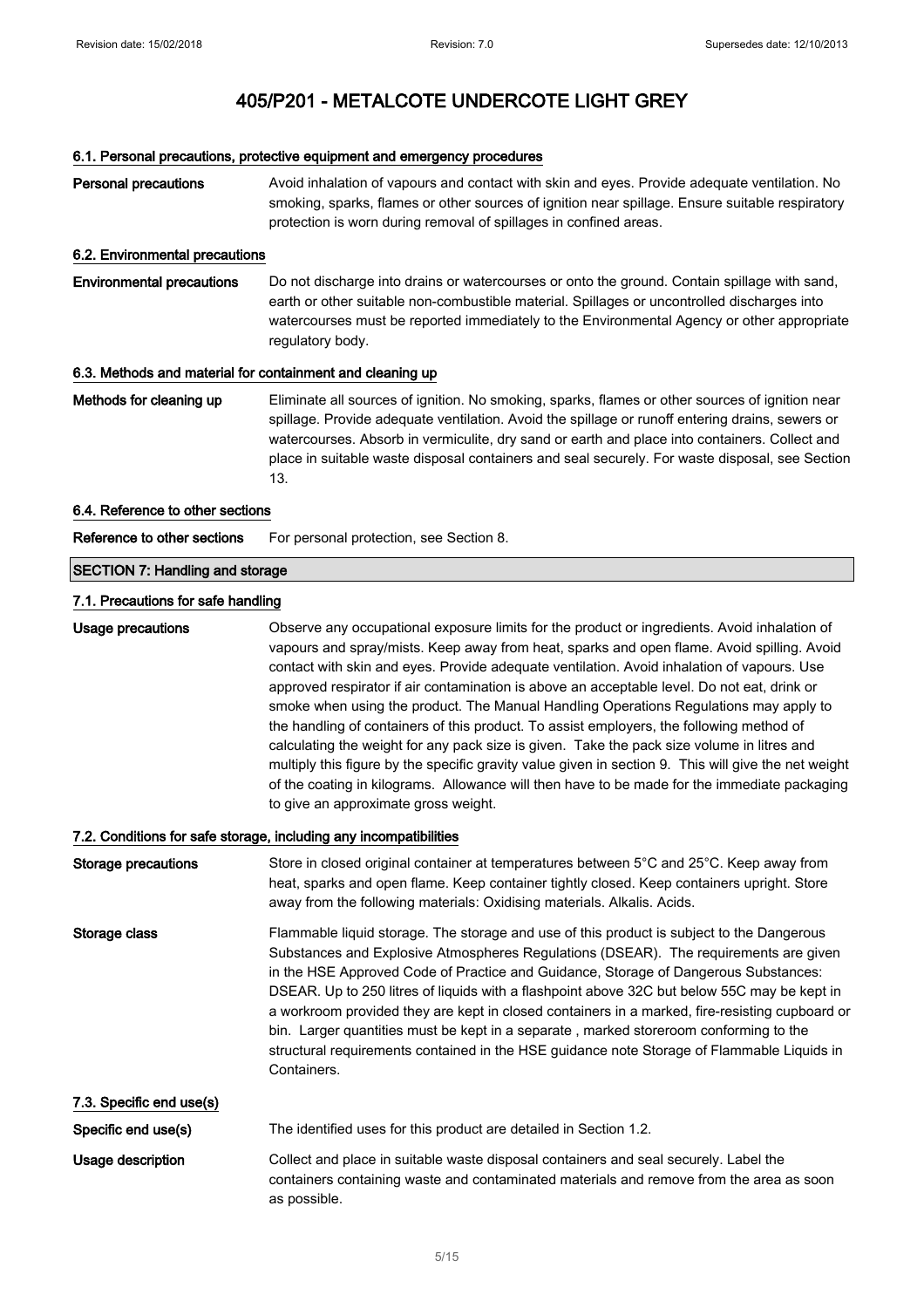### SECTION 8: Exposure Controls/personal protection

#### 8.1. Control parameters

#### Occupational exposure limits

### Calcium Carbonate

Long-term exposure limit (8-hour TWA): WEL 10 mg/m<sup>3</sup> inhalable dust Long-term exposure limit (8-hour TWA): WEL 4 mg/m<sup>3</sup> respirable dust

## TRIZINC BIS(ORTHOPHOSPHATE)

Long-term exposure limit (8-hour TWA): 10 mg/m<sup>3</sup>

#### ZIRCONIUM SALT, 2-ETHYLHEXANOIC ACID

Long-term exposure limit (8-hour TWA): WEL 5 mg/m<sup>3</sup> Short-term exposure limit (15-minute): WEL 10 mg/m<sup>3</sup>

#### PHTHALIC ANHYDRIDE

Long-term exposure limit (8-hour TWA): WEL 4 mg/m3(Sen) Short-term exposure limit (15-minute): WEL 12 mg/m3(Sen)

#### 2,6-Di-tert-butyl-p-cresol

Long-term exposure limit (8-hour TWA): WEL 10 mg/m<sup>3</sup> WEL = Workplace Exposure Limit

## HYDROCARBONS, C9-C11, <2% AROMATICS

| <b>DNEL</b> | Consumer - Dermal; Long term systemic effects: 300 mg/kg/day<br>Consumer - Inhalation; Long term systemic effects: 900 mg/m <sup>3</sup><br>Consumer - Oral; Long term systemic effects: 300 mg/kg/day<br>Industry - Dermal; Long term systemic effects: 300 mg/kg/day<br>Industry - Inhalation; Long term systemic effects: 1500 mg/m <sup>3</sup>                                                                                                                   |
|-------------|-----------------------------------------------------------------------------------------------------------------------------------------------------------------------------------------------------------------------------------------------------------------------------------------------------------------------------------------------------------------------------------------------------------------------------------------------------------------------|
| <b>PNEC</b> | No PNEC available. Substance is a hydrocarbon UVCB. Standard tests for this<br>endpoint are intended for single substances and are not appropriate for the risk<br>assessment of this complex substance.                                                                                                                                                                                                                                                              |
|             | TRIZINC BIS(ORTHOPHOSPHATE) (CAS: 7779-90-0)                                                                                                                                                                                                                                                                                                                                                                                                                          |
| <b>DNEL</b> | Professional - Dermal; Long term systemic effects: 83 mg/kg/day<br>- Inhalation; : 1.0 soluble $Zn$ mg/m <sup>3</sup><br>Professional - Inhalation; Long term systemic effects: 5 mg/m <sup>3</sup><br>- Inhalation; : 5.0 insoluble $Zn$ mg/m <sup>3</sup><br>Consumer - Dermal; Long term systemic effects: 83 mg/kg/day<br>Consumer - Oral; Long term systemic effects: 0.83 mg/kg/day<br>Consumer - Inhalation; Long term systemic effects: 2.5 mg/m <sup>3</sup> |
| <b>PNEC</b> | - Fresh water; 0.02 Zn mg/l<br>- Marine water; 0.006 Zn mg/l<br>- Sediment (Freshwater); 117.8 mg/kg<br>- Sediment (Marinewater); 56.5 Zn mg/kg<br>- Soil; 35.6 Zn mg/kg<br>- STP; 0.1 Zn mg/l                                                                                                                                                                                                                                                                        |
|             | 2,6-Di-tert-butyl-p-cresol (CAS: 128-37-0)                                                                                                                                                                                                                                                                                                                                                                                                                            |
| <b>DNEL</b> | Industry - Dermal; : 0.5 mg/kg/day<br>Industry - Inhalation; : 3.5 mg/kg/day                                                                                                                                                                                                                                                                                                                                                                                          |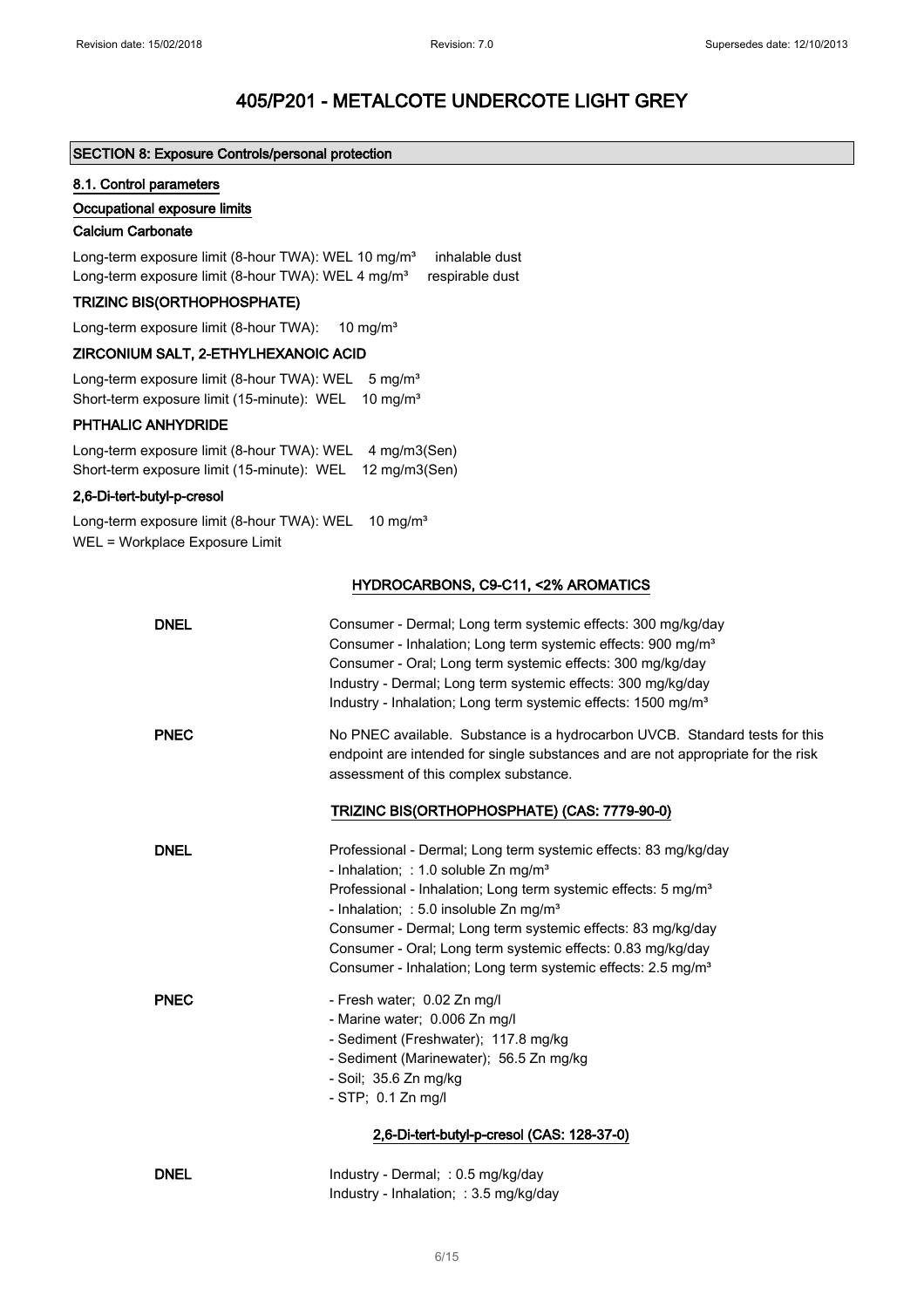- PNEC Fresh water; 0.000199 mg/l
	- Sediment; 0.0996 mg/l
	- Marine water; 0.0000199 mg/l
	- Soil; 0.04769 mg/l

### 8.2. Exposure controls

# Protective equipment



controls

Other protection

Appropriate engineering Provide adequate general and local exhaust ventilation. Observe any occupational exposure limits for the product or ingredients.

Eye/face protection Wear chemical splash goggles.

Hand protection To protect hands from chemicals, gloves should comply with European Standards EN388 and 374. As a general principle, exposure should be managed by means other than the provision of protective gloves. Manufacturer's performance data suggest that the optimum glove for use should be: Wear protective gloves made of the following material: Nitrile rubber. Thickness: ≥ 0.31 mm Permeation breakthrough time according to EN374 - class: (1-6) e.g. minimum 480 mins. Caution: The performance of gloves under actual working conditions can be significantly affected by many factors and the information provided according to EN374 may not accord with what is achieved in practice. We recommend that expert professional advice is sought that takes into account of the work processes and working environment applicable for each task where gloves are to be worn.

| r skin and body | Wear appropriate clothing to prevent reasonably probable skin contact. |
|-----------------|------------------------------------------------------------------------|
|-----------------|------------------------------------------------------------------------|

Hygiene measures No specific hygiene procedures recommended but good personal hygiene practices should always be observed when working with chemical products.

Respiratory protection Respiratory protection must be used if the airborne contamination exceeds the recommended occupational exposure limit. In case of inadequate ventilation use suitable respirator. It is recommended to use respiratory equipment with combination filter, type A2/Р2.

#### SECTION 9: Physical and Chemical Properties

### 9.1. Information on basic physical and chemical properties

| Appearance                                      | Viscous liquid. Coloured liquid. |
|-------------------------------------------------|----------------------------------|
| Colour                                          | Grey.                            |
| Odour                                           | Organic solvents.                |
| Odour threshold                                 | Not determined.                  |
| рH                                              | Technically not feasible.        |
| Melting point                                   | Not determined.                  |
| Initial boiling point and range                 | Not determined.                  |
| Flash point                                     | 38 approx. °C Closed cup.        |
| <b>Evaporation rate</b>                         | Not determined.                  |
| <b>Evaporation factor</b>                       | Not determined.                  |
| Upper/lower flammability or<br>explosive limits | Not determined.                  |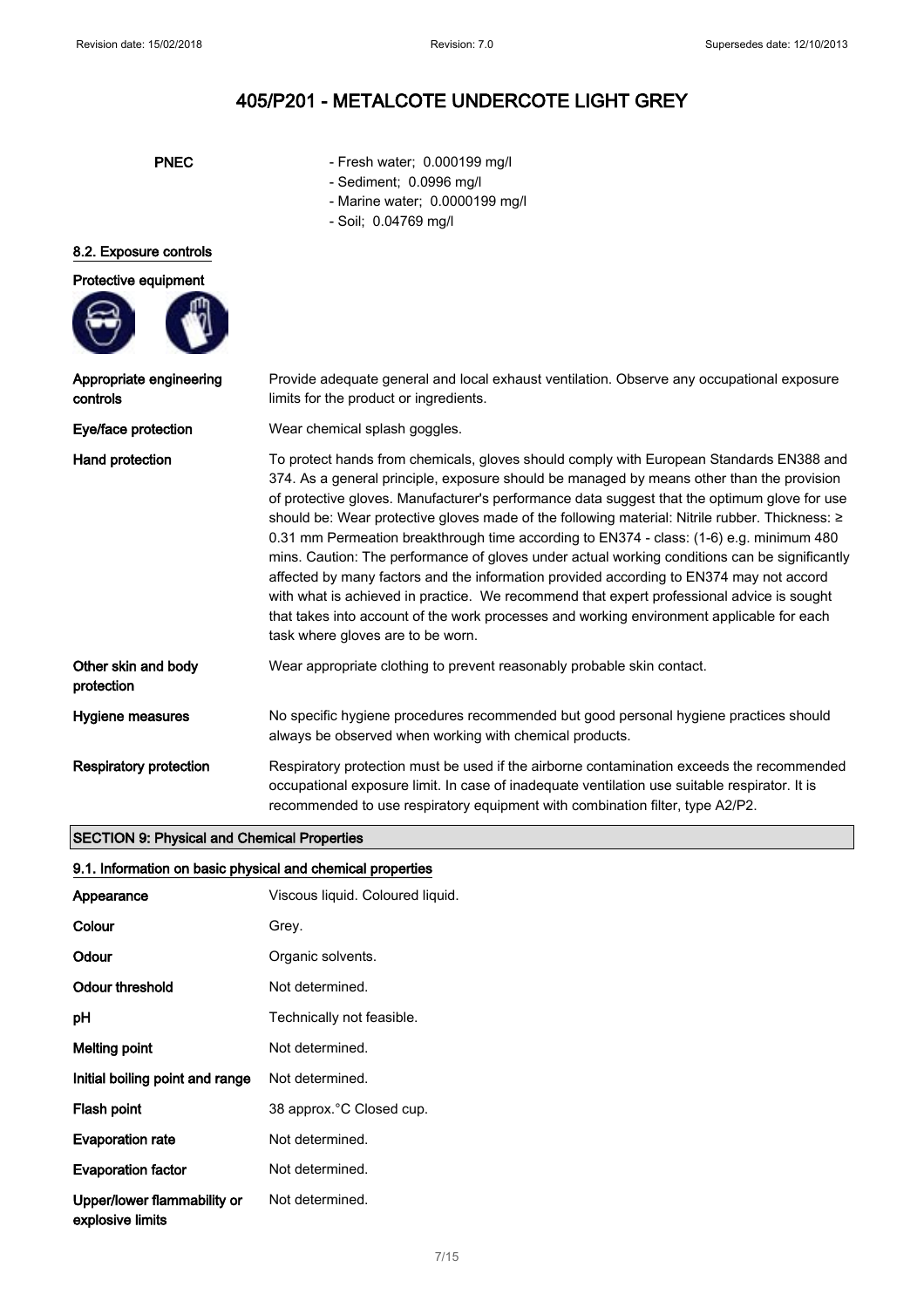| Other flammability                           | Not determined.                                                                                                                                                                                    |
|----------------------------------------------|----------------------------------------------------------------------------------------------------------------------------------------------------------------------------------------------------|
| Vapour pressure                              | Not determined.                                                                                                                                                                                    |
| Vapour density                               | heavier than air                                                                                                                                                                                   |
| <b>Relative density</b>                      | 1.30 approx. @ @ 20°C                                                                                                                                                                              |
| Solubility(ies)                              | Insoluble in water                                                                                                                                                                                 |
| <b>Partition coefficient</b>                 | Not determined.                                                                                                                                                                                    |
| Auto-ignition temperature                    | Not determined.                                                                                                                                                                                    |
| <b>Decomposition Temperature</b>             | Not determined.                                                                                                                                                                                    |
| <b>Viscosity</b>                             | 3.5 (Rotothinner) P @ 25°C                                                                                                                                                                         |
| <b>Explosive properties</b>                  | Not determined.                                                                                                                                                                                    |
| Explosive under the influence<br>of a flame  | Not considered to be explosive.                                                                                                                                                                    |
| <b>Oxidising properties</b>                  | Not determined.                                                                                                                                                                                    |
| 9.2. Other information                       |                                                                                                                                                                                                    |
| <b>SECTION 10: Stability and reactivity</b>  |                                                                                                                                                                                                    |
| 10.1. Reactivity                             |                                                                                                                                                                                                    |
| <b>Reactivity</b>                            | There are no known reactivity hazards associated with this product.                                                                                                                                |
| 10.2. Chemical stability                     |                                                                                                                                                                                                    |
| <b>Stability</b>                             | Stable at normal ambient temperatures and when used as recommended.                                                                                                                                |
| 10.3. Possibility of hazardous reactions     |                                                                                                                                                                                                    |
| Possibility of hazardous<br>reactions        | Not determined.                                                                                                                                                                                    |
| 10.4. Conditions to avoid                    |                                                                                                                                                                                                    |
| <b>Conditions to avoid</b>                   | Avoid heat, flames and other sources of ignition. Avoid contact with the following materials:<br>Acids. Oxidising agents.                                                                          |
| 10.5. Incompatible materials                 |                                                                                                                                                                                                    |
| <b>Materials to avoid</b>                    | Strong alkalis. Strong acids. Strong oxidising agents.                                                                                                                                             |
| 10.6. Hazardous decomposition products       |                                                                                                                                                                                                    |
| Hazardous decomposition<br>products          | Oxides of carbon. Thermal decomposition or combustion may liberate carbon oxides and<br>other toxic gases or vapours.                                                                              |
| <b>SECTION 11: Toxicological information</b> |                                                                                                                                                                                                    |
| 11.1. Information on toxicological effects   |                                                                                                                                                                                                    |
| Inhalation                                   | Vapour from this product may be hazardous by inhalation. Vapour may irritate respiratory<br>system/lungs.                                                                                          |
| Ingestion                                    | Liquid irritates mucous membranes and may cause abdominal pain if swallowed.                                                                                                                       |
| Skin contact                                 | Product has a defatting effect on skin. Repeated exposure may cause skin dryness or<br>cracking. May cause allergic contact eczema. Prolonged or repeated exposure may cause<br>severe irritation. |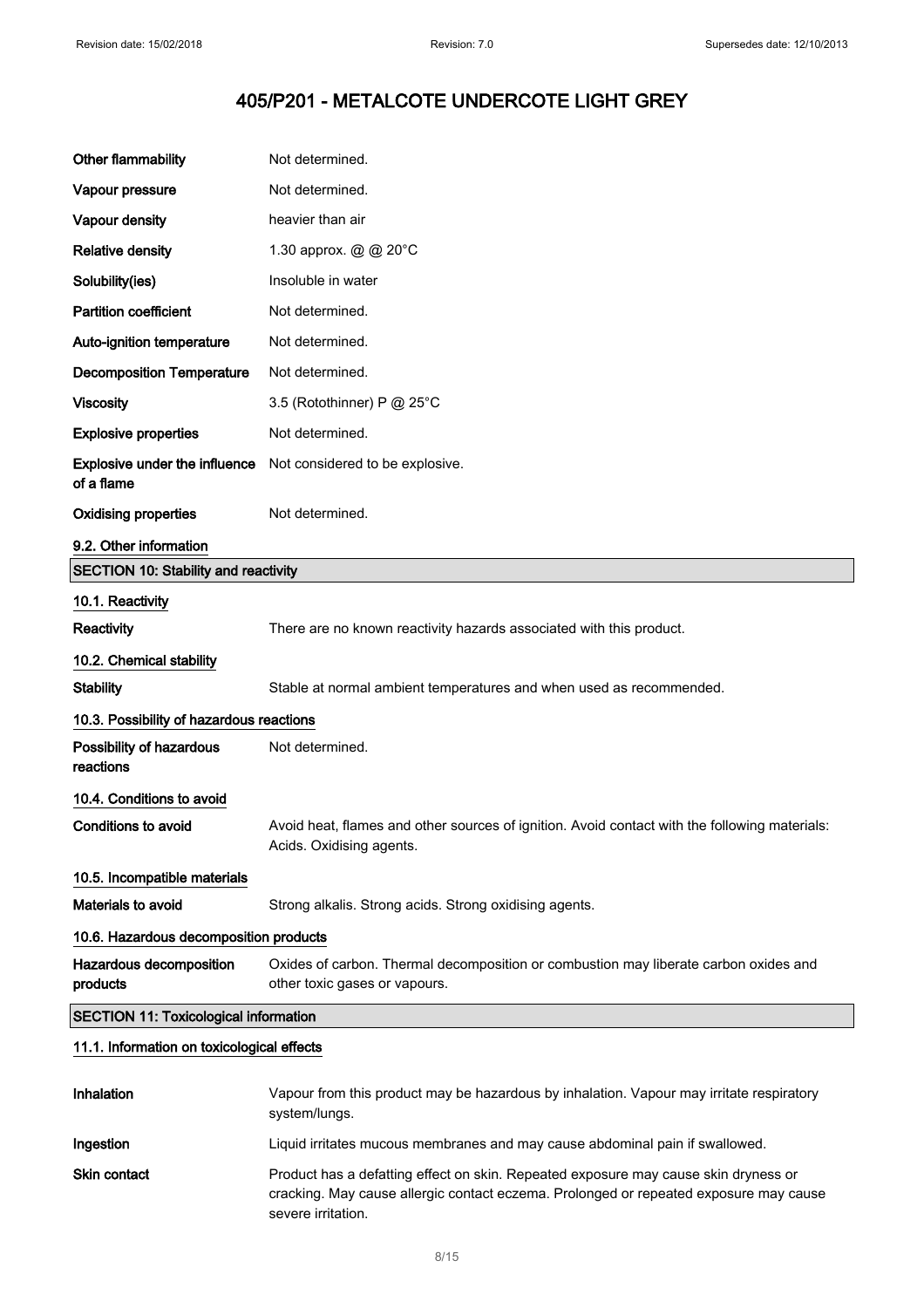| Eye contact                         | May cause temporary eye irritation.                                                                         |
|-------------------------------------|-------------------------------------------------------------------------------------------------------------|
| Acute and chronic health<br>hazards | This product has low toxicity. Only large quantities are likely to have adverse effects on<br>human health. |
| Route of exposure                   | Inhalation Skin absorption. Ingestion. Skin and/or eye contact.                                             |
| <b>Medical considerations</b>       | Skin disorders and allergies. Avoid vomiting and stomach flushing because of the risk of<br>aspiration.     |

Toxicological information

## Toxicological information on ingredients.

## HYDROCARBONS, C9-C11, <2% AROMATICS

| Acute toxicity - oral                                        |                                                                                             |
|--------------------------------------------------------------|---------------------------------------------------------------------------------------------|
| Acute toxicity oral (LD <sub>50</sub><br>mg/kg)              | 5,100.0                                                                                     |
| <b>Species</b>                                               | Rat                                                                                         |
| ATE oral (mg/kg)                                             | 5,100.0                                                                                     |
| Acute toxicity - dermal                                      |                                                                                             |
| Acute toxicity dermal (LD <sub>50</sub> 5,100.0<br>mg/kg)    |                                                                                             |
| <b>Species</b>                                               | Rabbit                                                                                      |
| ATE dermal (mg/kg)                                           | 5,100.0                                                                                     |
| Acute toxicity - inhalation                                  |                                                                                             |
| Acute toxicity inhalation<br>(LC <sub>50</sub> vapours mg/l) | 5,100.0                                                                                     |
| <b>Species</b>                                               | Rat                                                                                         |
| <b>ATE inhalation (vapours</b><br>mg/l)                      | 5,100.0                                                                                     |
| Skin corrosion/irritation                                    |                                                                                             |
| Skin corrosion/irritation                                    | Not irritating.                                                                             |
| Serious eye damage/irritation                                |                                                                                             |
| Serious eye<br>damage/irritation                             | Not irritating.                                                                             |
| Respiratory sensitisation                                    |                                                                                             |
| <b>Respiratory sensitisation</b>                             | Not sensitising.                                                                            |
| <b>Skin sensitisation</b>                                    |                                                                                             |
| <b>Skin sensitisation</b>                                    | Not sensitising.                                                                            |
| Germ cell mutagenicity                                       |                                                                                             |
| Genotoxicity - in vitro                                      | Chromosome aberration: Negative. This substance has no evidence of mutagenic<br>properties. |
| Carcinogenicity                                              |                                                                                             |
| Carcinogenicity                                              | Based on available data the classification criteria are not met.                            |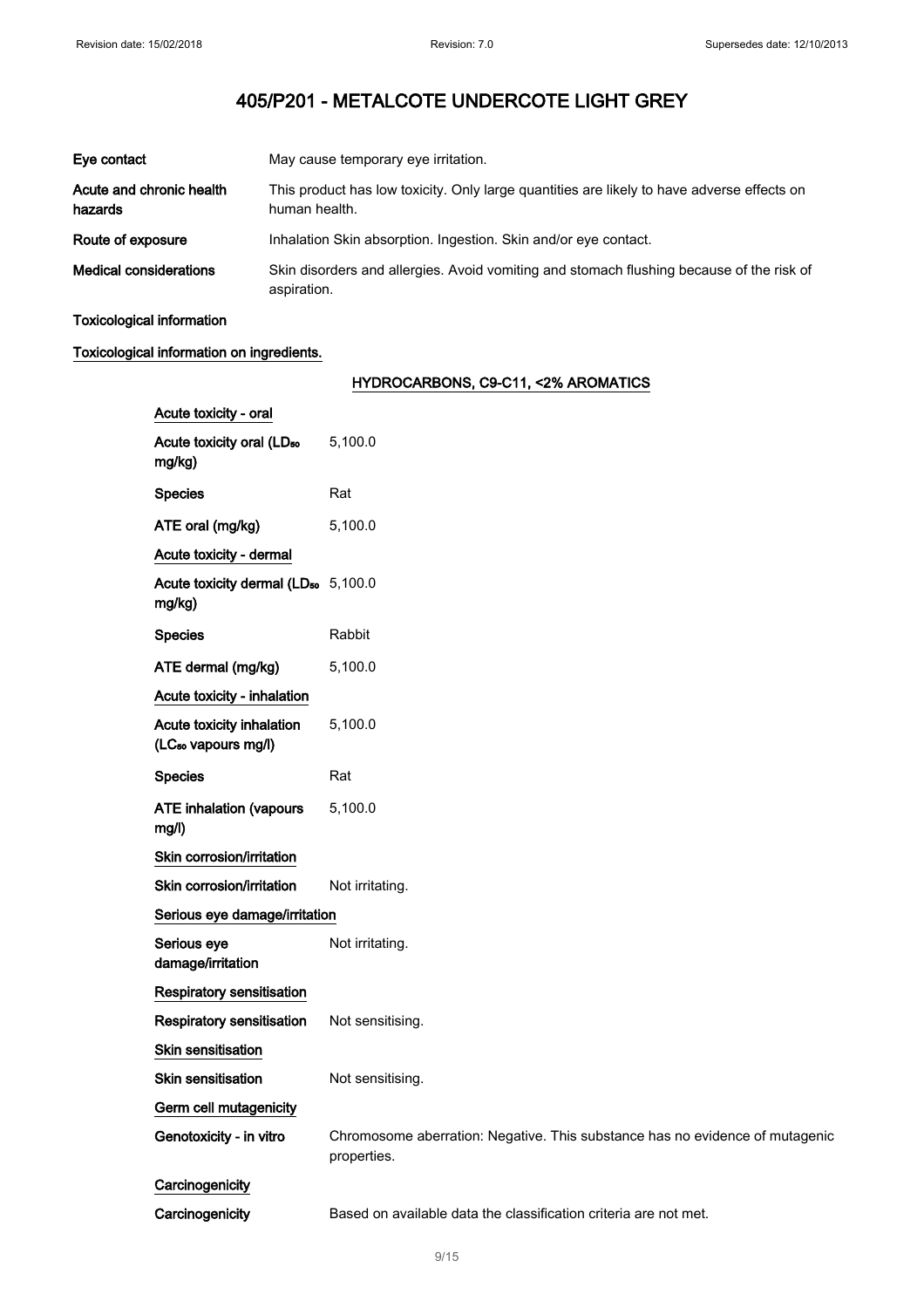| Reproductive toxicity                              |                                                                                                             |  |
|----------------------------------------------------|-------------------------------------------------------------------------------------------------------------|--|
| Reproductive toxicity -<br>fertility               | Fertility: - , Inhalation, Rat This substance has no evidence of toxicity to<br>reproduction.               |  |
| Reproductive toxicity -<br>development             | Developmental toxicity: -: , Inhalation, Rat This substance has no evidence of<br>toxicity to reproduction. |  |
| Specific target organ toxicity - repeated exposure |                                                                                                             |  |
| <b>STOT - repeated exposure</b> Not available.     |                                                                                                             |  |
| <b>Aspiration hazard</b>                           |                                                                                                             |  |
| Aspiration hazard                                  | Kinematic viscosity $\leq$ 20.5 mm2/s.                                                                      |  |
|                                                    |                                                                                                             |  |
| Inhalation                                         | Vapours may cause drowsiness and dizziness. Central nervous system depression.                              |  |
| Ingestion                                          | Harmful: danger of serious damage to health by prolonged exposure if swallowed.                             |  |
| Skin contact                                       | Product has a defatting effect on skin. May cause allergic contact eczema.                                  |  |
| Eye contact                                        | No specific health hazards known.                                                                           |  |
| Route of exposure                                  | <b>Inhalation Dermal</b>                                                                                    |  |
| .                                                  |                                                                                                             |  |

# SECTION 12: Ecological Information

Ecotoxicity The product contains substances which are toxic to aquatic organisms and which may cause long term adverse effects in the aquatic environment.

## 12.1. Toxicity

Ecological information on ingredients.

#### HYDROCARBONS, C9-C11, <2% AROMATICS

| Acute aguatic toxicity                      |                                                                                                                                    |
|---------------------------------------------|------------------------------------------------------------------------------------------------------------------------------------|
| Acute toxicity - fish                       | LC50, > 96 hours: 1000 mg/l, Oncorhynchus mykiss (Rainbow trout)<br>Substance did not cause acute toxicity to fish                 |
| Acute toxicity - aquatic<br>invertebrates   | Substance did not cause acute toxicity to the freshwater invertebrates<br>EC <sub>50</sub> , 48 hours: >1000 mg/l, Daphnia magna   |
| Acute toxicity - aquatic<br>plants          | EC <sub>50</sub> , > 72 hours: 1000 mg/l, Freshwater algae<br>Substance did not cause acute toxicity to the freshwater green algae |
| Acute toxicity -<br>microorganisms          | $EC_{50}$ , $\geq$ : 100 mg/l, Activated sludge                                                                                    |
| Chronic aquatic toxicity                    |                                                                                                                                    |
| life stage                                  | <b>Chronic toxicity - fish early</b> NOEC, 28 days: 0.131 mg/l, Oncorhynchus mykiss (Rainbow trout)                                |
| Chronic toxicity - aquatic<br>invertebrates | NOEC, 28 days: 0.23 mg/l, Daphnia magna                                                                                            |

## 12.2. Persistence and degradability

Persistence and degradability The product is not expected to be biodegradable.

## Ecological information on ingredients.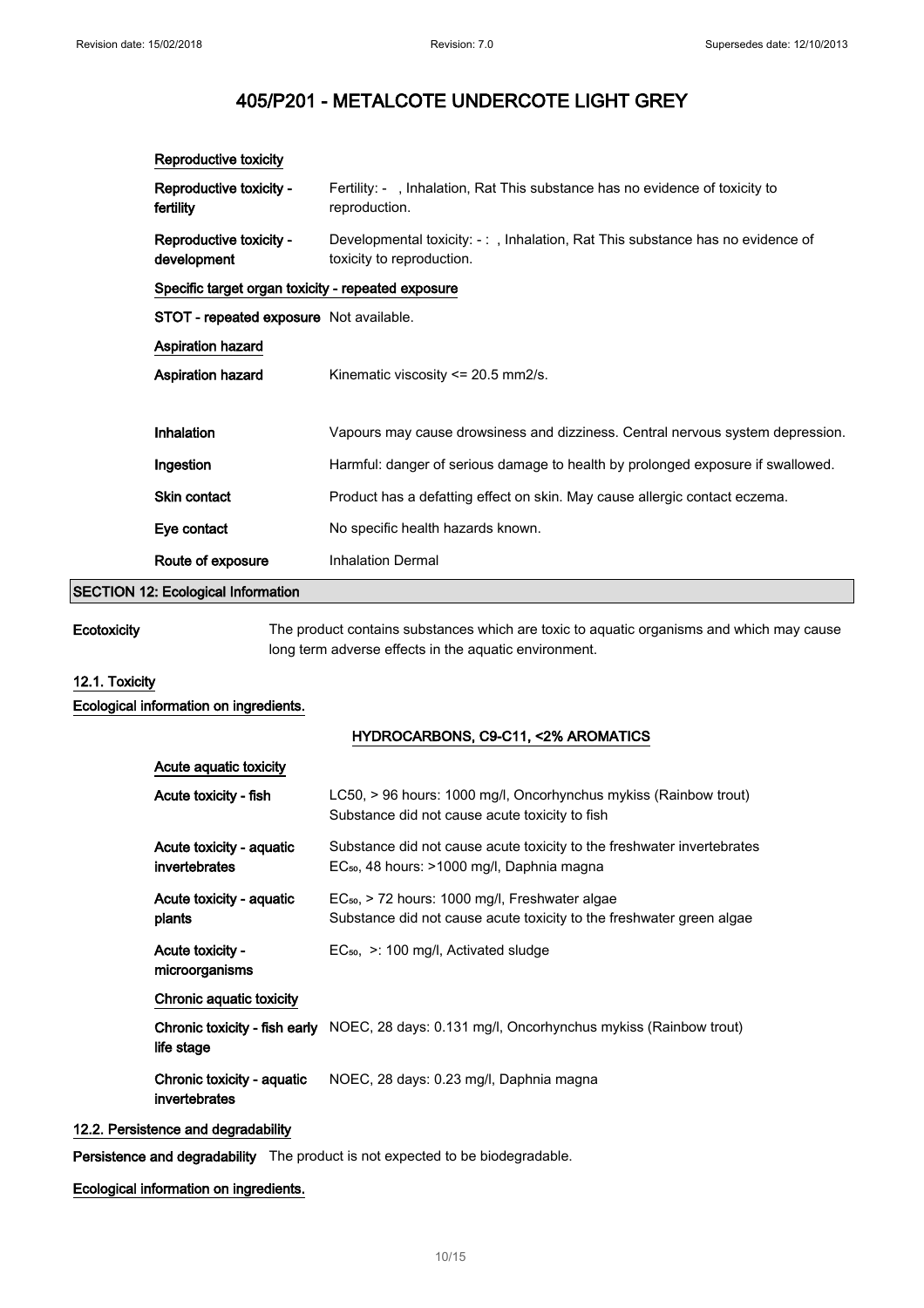## HYDROCARBONS, C9-C11, <2% AROMATICS

|                                        | Persistence and<br>degradability             | The product is readily biodegradable.                                                                                                |
|----------------------------------------|----------------------------------------------|--------------------------------------------------------------------------------------------------------------------------------------|
|                                        | Phototransformation                          | Oxidises rapidly by photo-chemical reactions in air                                                                                  |
|                                        | Biodegradation                               | - 80 Degradation (%): 28 days<br>Test - 301F Ready Biodegradability - Manometric Respiratory Test                                    |
|                                        | 12.3. Bioaccumulative potential              |                                                                                                                                      |
|                                        | <b>Bioaccumulative potential</b>             | The product contains potentially bioaccumulating substances.                                                                         |
| <b>Partition coefficient</b>           |                                              | Not determined.                                                                                                                      |
|                                        | Ecological information on ingredients.       |                                                                                                                                      |
|                                        |                                              | HYDROCARBONS, C9-C11, <2% AROMATICS                                                                                                  |
|                                        | <b>Bioaccumulative potential</b>             | The product contains potentially bioaccumulating substances.                                                                         |
|                                        | <b>Partition coefficient</b>                 | log Pow: 5 - 6.7                                                                                                                     |
| 12.4. Mobility in soil                 |                                              |                                                                                                                                      |
| <b>Mobility</b>                        | surfaces.                                    | The product contains volatile organic compounds (VOCs) which will evaporate easily from all                                          |
|                                        | Ecological information on ingredients.       |                                                                                                                                      |
|                                        |                                              | HYDROCARBONS, C9-C11, <2% AROMATICS                                                                                                  |
|                                        | <b>Mobility</b>                              | The product contains volatile organic compounds (VOCs) which will evaporate<br>easily from all surfaces. Readily absorbed into soil. |
|                                        | Adsorption/desorption<br>coefficient         | Not available.                                                                                                                       |
|                                        | Surface tension                              | 24.5 mN/m @ 20°C                                                                                                                     |
|                                        | 12.5. Results of PBT and vPvB assessment     |                                                                                                                                      |
| assessment                             | Results of PBT and vPvB                      | This product does not contain any substances classified as PBT or vPvB.                                                              |
|                                        | Ecological information on ingredients.       |                                                                                                                                      |
|                                        |                                              | HYDROCARBONS, C9-C11, <2% AROMATICS                                                                                                  |
|                                        | <b>Results of PBT and vPvB</b><br>assessment | This substance is not classified as PBT or vPvB according to current EU criteria.                                                    |
|                                        | 12.6. Other adverse effects                  |                                                                                                                                      |
| Other adverse effects                  |                                              | The product contains volatile organic compounds (VOCs) which have a photochemical ozone<br>creation potential.                       |
| Ecological information on ingredients. |                                              |                                                                                                                                      |
|                                        |                                              | HYDROCARBONS, C9-C11, <2% AROMATICS                                                                                                  |
|                                        | Other adverse effects                        | Not known.                                                                                                                           |
|                                        | <b>SECTION 13: Disposal considerations</b>   |                                                                                                                                      |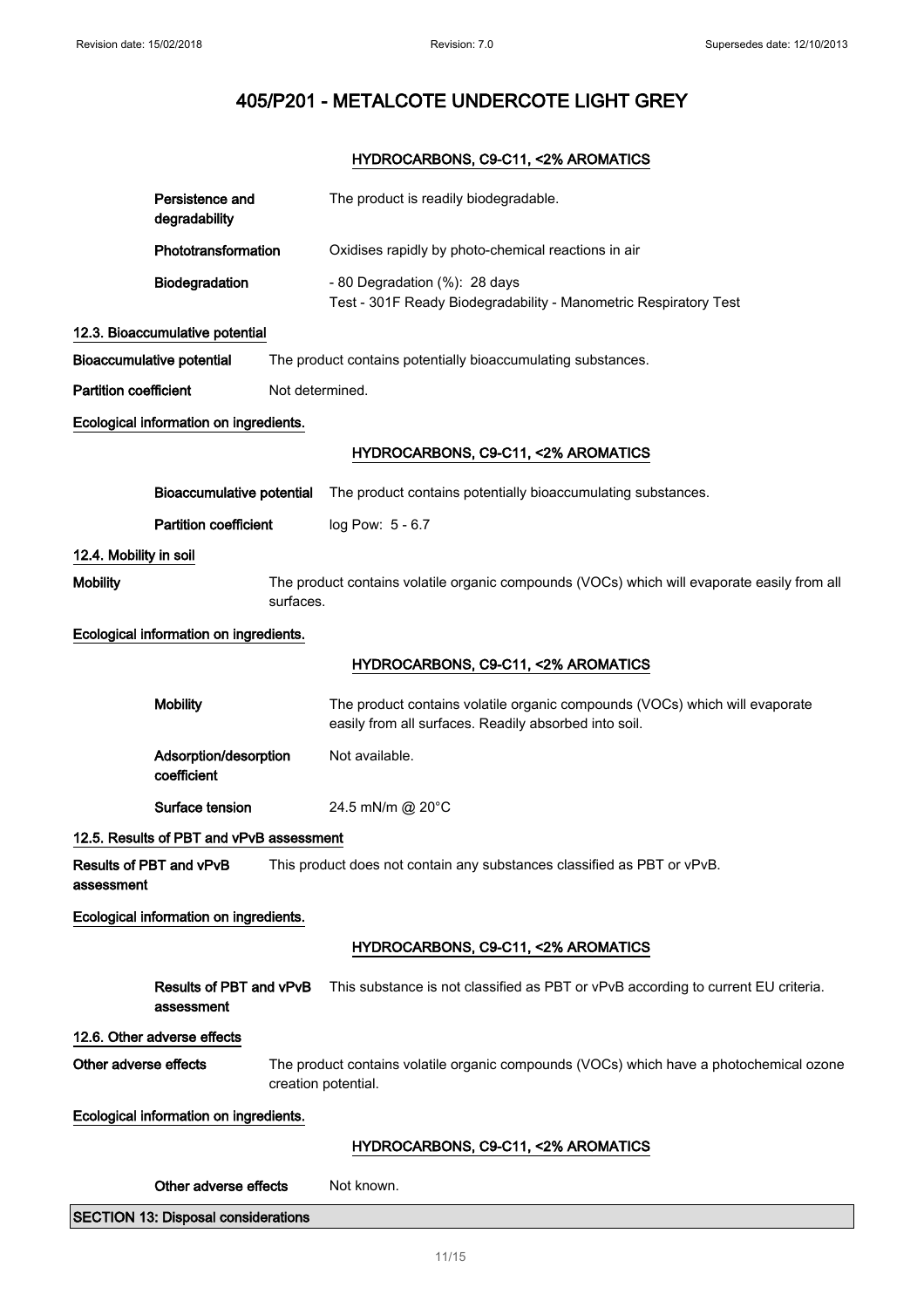| <b>General information</b>               | Avoid the spillage or runoff entering drains, sewers or watercourses.                                                                                                                                                                                                                                                                                                                                                                                                                                                                                                                                                                                                                             |
|------------------------------------------|---------------------------------------------------------------------------------------------------------------------------------------------------------------------------------------------------------------------------------------------------------------------------------------------------------------------------------------------------------------------------------------------------------------------------------------------------------------------------------------------------------------------------------------------------------------------------------------------------------------------------------------------------------------------------------------------------|
| <b>Disposal methods</b>                  | Dispose of waste to licensed waste disposal site in accordance with the requirements of the<br>local Waste Disposal Authority.                                                                                                                                                                                                                                                                                                                                                                                                                                                                                                                                                                    |
| <b>Waste class</b>                       | When this coating, in its liquid state, as supplied, becomes a waste, it is categorised as<br>hazardous waste, with code 08 01 11* (SOLVENT BASED LIQUID WASTE). Part-used<br>containers, not drained and/or rigorously scraped out and containing dried residues of the<br>supplied coating, are categorised as hazardous waste, with code 08 01 11* (SOLVENT<br>BASED LIQUID WASTE). If mixed with other wastes, the above waste code may not be<br>applicable. Used containers, drained and/or rigorously scraped out and containing dry<br>residues of the supplied coating, are categorised as non-hazardous waste, with code 15 01 02<br>(plastic packaging) or 15 01 04 (metal packaging). |
| <b>SECTION 14: Transport information</b> |                                                                                                                                                                                                                                                                                                                                                                                                                                                                                                                                                                                                                                                                                                   |
| General                                  | This product is packed in accordance with the Limited Quantity Provisions of CDGCPL2, ADR<br>and IMDG.                                                                                                                                                                                                                                                                                                                                                                                                                                                                                                                                                                                            |
| 14.1. UN number                          |                                                                                                                                                                                                                                                                                                                                                                                                                                                                                                                                                                                                                                                                                                   |
| UN No. (ADR/RID)                         | 1263                                                                                                                                                                                                                                                                                                                                                                                                                                                                                                                                                                                                                                                                                              |
| UN No. (IMDG)                            | 1263                                                                                                                                                                                                                                                                                                                                                                                                                                                                                                                                                                                                                                                                                              |
| UN No. (ICAO)                            | 1263                                                                                                                                                                                                                                                                                                                                                                                                                                                                                                                                                                                                                                                                                              |
| 14.2. UN proper shipping name            |                                                                                                                                                                                                                                                                                                                                                                                                                                                                                                                                                                                                                                                                                                   |
| Proper shipping name<br>(ADR/RID)        | PAINT, Contains Zinc Phosphate, Class 9, Packing Group III, MARINE POLLUTANT, and<br>Low Aromatic White Spirit, Class 3, Packing Group III (38 °C)                                                                                                                                                                                                                                                                                                                                                                                                                                                                                                                                                |
| Proper shipping name (IMDG)              | <b>PAINT</b>                                                                                                                                                                                                                                                                                                                                                                                                                                                                                                                                                                                                                                                                                      |
| Proper shipping name (ICAO)              | <b>PAINT</b>                                                                                                                                                                                                                                                                                                                                                                                                                                                                                                                                                                                                                                                                                      |
| Proper shipping name (ADN)               | <b>PAINT</b>                                                                                                                                                                                                                                                                                                                                                                                                                                                                                                                                                                                                                                                                                      |
| 14.3. Transport hazard class(es)         |                                                                                                                                                                                                                                                                                                                                                                                                                                                                                                                                                                                                                                                                                                   |
| <b>ADR/RID class</b>                     | 1263                                                                                                                                                                                                                                                                                                                                                                                                                                                                                                                                                                                                                                                                                              |
| <b>IMDG class</b>                        | 3                                                                                                                                                                                                                                                                                                                                                                                                                                                                                                                                                                                                                                                                                                 |
| ICAO class/division                      | 3                                                                                                                                                                                                                                                                                                                                                                                                                                                                                                                                                                                                                                                                                                 |
| <b>Transport labels</b>                  |                                                                                                                                                                                                                                                                                                                                                                                                                                                                                                                                                                                                                                                                                                   |
| 14.4. Packing group                      |                                                                                                                                                                                                                                                                                                                                                                                                                                                                                                                                                                                                                                                                                                   |
| ADR/RID packing group                    | Ш                                                                                                                                                                                                                                                                                                                                                                                                                                                                                                                                                                                                                                                                                                 |
| <b>IMDG packing group</b>                | Ш                                                                                                                                                                                                                                                                                                                                                                                                                                                                                                                                                                                                                                                                                                 |

## 13.1. Waste treatment methods

ICAO packing group III

14.5. Environmental hazards

12/ 15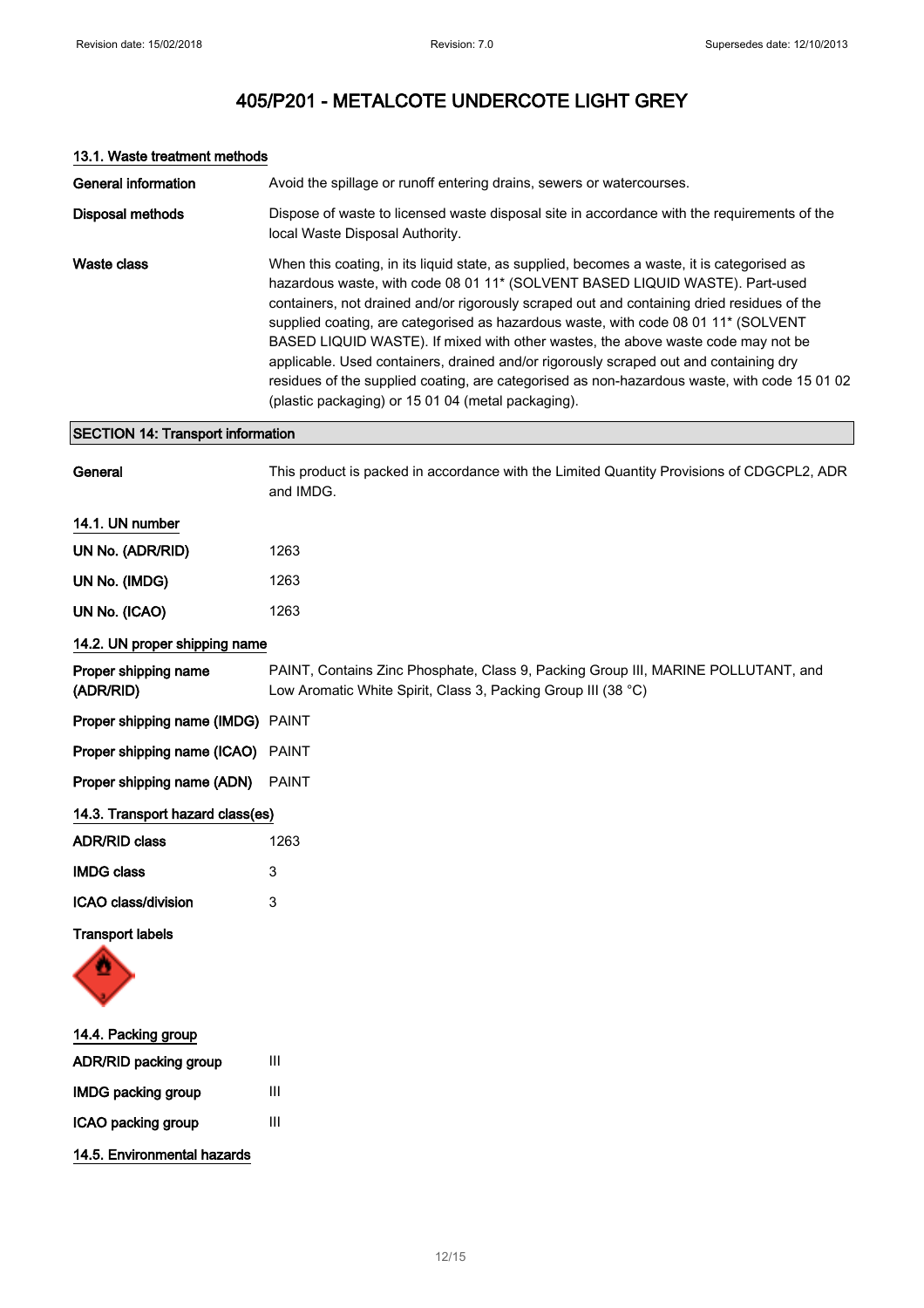#### Environmentally hazardous substance/marine pollutant



#### 14.6. Special precautions for user

EmS F-E, S-E

Tunnel restriction code (D/E)

#### 14.7. Transport in bulk according to Annex II of MARPOL and the IBC Code

Transport in bulk according to Not applicable. Annex II of MARPOL 73/78 and the IBC Code

#### SECTION 15: Regulatory information

#### 15.1. Safety, health and environmental regulations/legislation specific for the substance or mixture

| EU legislation | Regulation (EC) No 1907/2006 of the European Parliament and of the Council of 18<br>December 2006 concerning the Registration, Evaluation, Authorisation and Restriction of<br>Chemicals (REACH) (as amended).<br>Regulation (EC) No 1272/2008 of the European Parliament and of the Council of 16<br>December 2008 on classification, labelling and packaging of substances and mixtures (as<br>amended). |
|----------------|------------------------------------------------------------------------------------------------------------------------------------------------------------------------------------------------------------------------------------------------------------------------------------------------------------------------------------------------------------------------------------------------------------|
| Guidance       | Safety Data Sheets for Substances and Preparations.                                                                                                                                                                                                                                                                                                                                                        |

### 15.2. Chemical safety assessment

No chemical safety assessment has been carried out.

## Inventories

## EU - EINECS/ELINCS

None of the ingredients are listed or exempt.

## SECTION 16: Other information

| Abbreviations and acronyms<br>used in the safety data sheet | ADR: European Agreement concerning the International Carriage of Dangerous Goods by<br>Road.             |
|-------------------------------------------------------------|----------------------------------------------------------------------------------------------------------|
|                                                             | ADN: European Agreement concerning the International Carriage of Dangerous Goods by<br>Inland Waterways. |
|                                                             | RID: European Agreement concerning the International Carriage of Dangerous Goods by<br>Rail.             |
|                                                             | IATA: International Air Transport Association.                                                           |
|                                                             | ICAO-TI: Technical Instructions for the Safe Transport of Dangerous Goods by Air.                        |
|                                                             | IMDG: International Maritime Dangerous Goods.                                                            |
|                                                             | CAS: Chemical Abstracts Service.                                                                         |
|                                                             | ATE: Acute Toxicity Estimate.                                                                            |
|                                                             | $LC_{50}$ : Lethal Concentration to 50 % of a test population.                                           |
|                                                             | LD <sub>50</sub> : Lethal Dose to 50% of a test population (Median Lethal Dose).                         |
|                                                             | EC <sub>50</sub> : 50% of maximal Effective Concentration.                                               |
|                                                             | PBT: Persistent, Bioaccumulative and Toxic substance.                                                    |
|                                                             | vPvB: Very Persistent and Very Bioaccumulative.                                                          |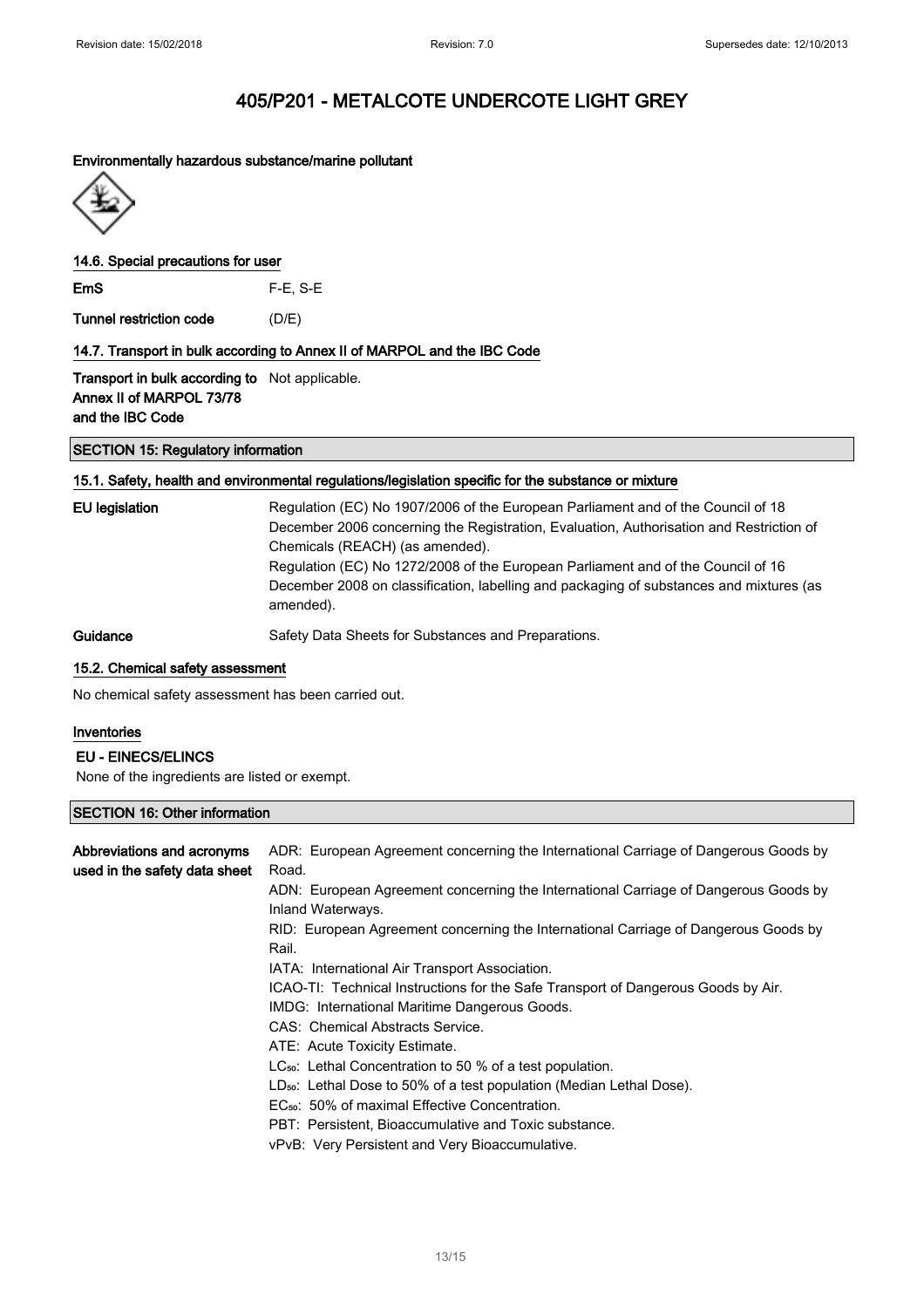| <b>Classification abbreviations</b><br>and acronyms | Acute Tox. = Acute toxicity<br>Aquatic Acute = Hazardous to the aquatic environment (acute)<br>Aquatic Chronic = Hazardous to the aquatic environment (chronic)<br>Asp. Tox. = Aspiration hazard<br>Flam. Liq. = Flammable liquid<br>STOT RE = Specific target organ toxicity-repeated exposure<br>STOT SE = Specific target organ toxicity-single exposure                                                                                                                                                                                                                                                                                                                                                                                                                                                                                                                                              |
|-----------------------------------------------------|----------------------------------------------------------------------------------------------------------------------------------------------------------------------------------------------------------------------------------------------------------------------------------------------------------------------------------------------------------------------------------------------------------------------------------------------------------------------------------------------------------------------------------------------------------------------------------------------------------------------------------------------------------------------------------------------------------------------------------------------------------------------------------------------------------------------------------------------------------------------------------------------------------|
| <b>Training advice</b>                              | Read and follow manufacturer's recommendations.                                                                                                                                                                                                                                                                                                                                                                                                                                                                                                                                                                                                                                                                                                                                                                                                                                                          |
| <b>Revision comments</b>                            | Issued in new format for Reach compliance in accordance with EC 1272/2008 Issued in<br>accordance with Annex II to REACH, as amended by Commission Regulation (EU) No.<br>2015/830 Revision to sections 2, 8, 11 & 12 for reclassification of solvents.                                                                                                                                                                                                                                                                                                                                                                                                                                                                                                                                                                                                                                                  |
| <b>Issued by</b>                                    | Technical Dept. (P.E.)                                                                                                                                                                                                                                                                                                                                                                                                                                                                                                                                                                                                                                                                                                                                                                                                                                                                                   |
| <b>Revision date</b>                                | 15/02/2018                                                                                                                                                                                                                                                                                                                                                                                                                                                                                                                                                                                                                                                                                                                                                                                                                                                                                               |
| <b>Revision</b>                                     | 7.0                                                                                                                                                                                                                                                                                                                                                                                                                                                                                                                                                                                                                                                                                                                                                                                                                                                                                                      |
| Supersedes date                                     | 12/10/2013                                                                                                                                                                                                                                                                                                                                                                                                                                                                                                                                                                                                                                                                                                                                                                                                                                                                                               |
| <b>SDS number</b>                                   | 10591                                                                                                                                                                                                                                                                                                                                                                                                                                                                                                                                                                                                                                                                                                                                                                                                                                                                                                    |
| <b>SDS</b> status                                   | Approved.                                                                                                                                                                                                                                                                                                                                                                                                                                                                                                                                                                                                                                                                                                                                                                                                                                                                                                |
| Risk phrases in full                                | Not classified.<br>R10 Flammable.<br>R <sub>11</sub> Highly flammable<br>R20/21 Harmful by inhalation and in contact with skin.<br>R21 Harmful in contact with skin.<br>R36/37/38 Irritating to eyes, respiratory system and skin.<br>R36/38 Irritating to eyes and skin.<br>R37 Irritating to respiratory system.<br>R40 Limited evidence of a carcinogenic effect.<br>R41 Risk of serious damage to eyes.<br>R43 May cause sensitisation by skin contact.<br>R50/53 Very toxic to aquatic organisms, may cause long-term adverse effects in the aquatic<br>environment.<br>R51/53 Toxic to aquatic organisms, may cause long-term adverse effects in the aquatic<br>environment.<br>R63 Possible risk of harm to the unborn child.<br>R65 Harmful: may cause lung damage if swallowed.<br>R66 Repeated exposure may cause skin dryness or cracking.<br>R67 Vapours may cause drowsiness and dizziness. |